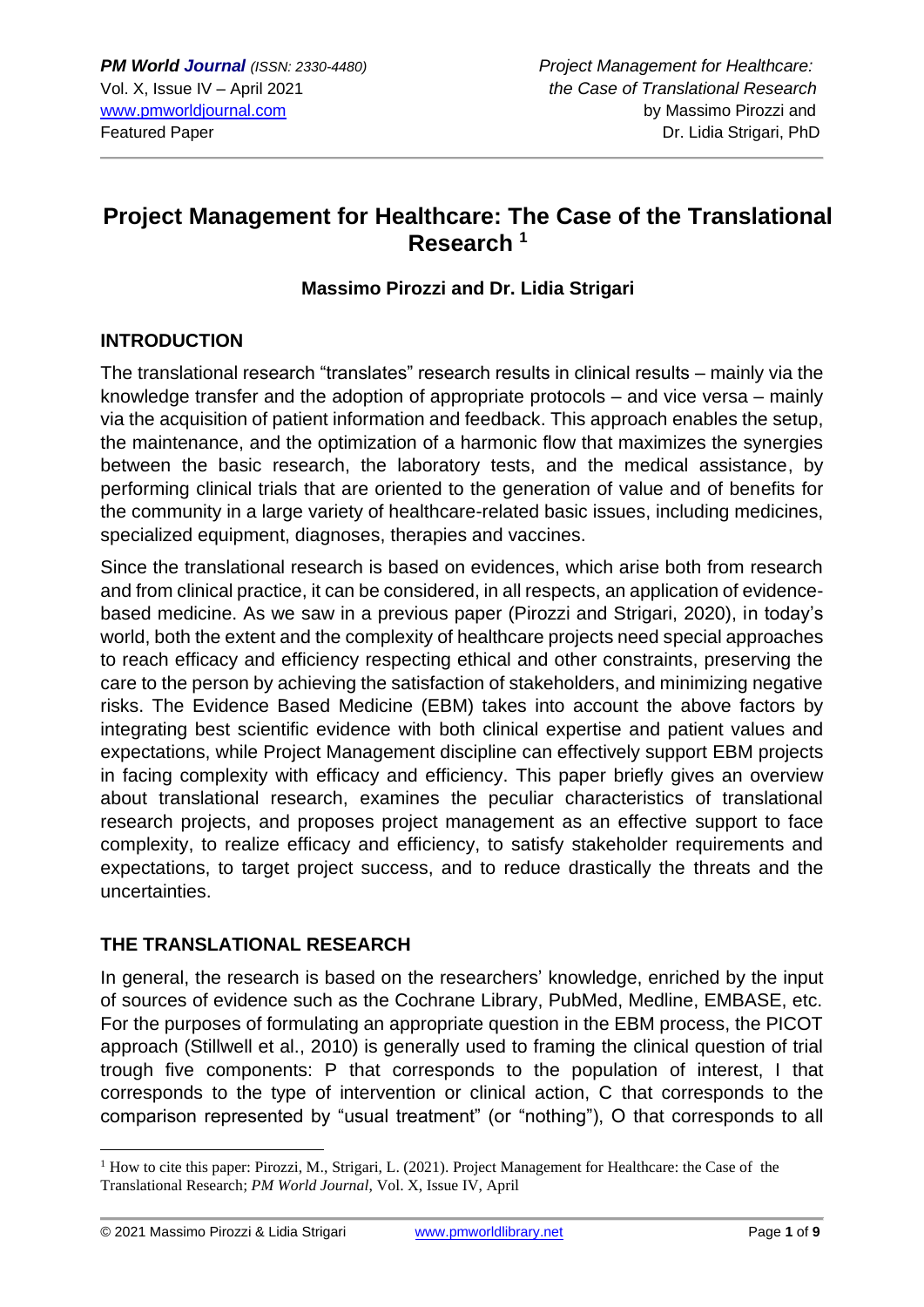possible outcomes to be explored, T that corresponds to the time duration for intervention or to the outcome ascertainment time. Once the PICOT question is formulated, the search for evidence can start and then proceed step by step in generating value.

The Translational Research Value Chain (Fig.1) may be often characterized by a long way; indeed, several steps are mandatory to demonstrate the proof-of-principal (based on experiments conducted on cells and indicated as *in vitro* study) and the proof of concept (based on animal models that represent the first step of complexity), and, therefore, to verify these hypotheses into human-based clinical trials (phase I, II, and III).



*Fig.1 – The Translational Research Value Chain*

Specifically, above iterative sequence moves from simple observational methods (which correspond to the steps T0, T1 and T2) to increasingly rigorous and systematic methodologies (which correspond to the steps T3 andT4). While the proof-of-principal – often indicated as *in vitro* study – is based on experiments conducted on cells, the proof of concept is based on animal models, and, then, it represents the first step of complexity to overcome in order to replicating the *in vitro* results also taking into consideration, for example, the immunity factors. The above approaches, which are indicated as T0 (preclinical & animal studies), focus on studying/defining pathobiology, mechanisms, targets, lead molecules, and also on an initial regulatory interaction, represent the first attempt of the translation from basic science to human studies, and are intrinsically subject to the risk of possible failure due to a "valley of death" (Seyhan et al. 2019) devoid of significant results.

The sequential – but potentially iterative – following steps are planned, implemented, and controlled to verify in clinical trials the hypotheses that were assessed in the preclinical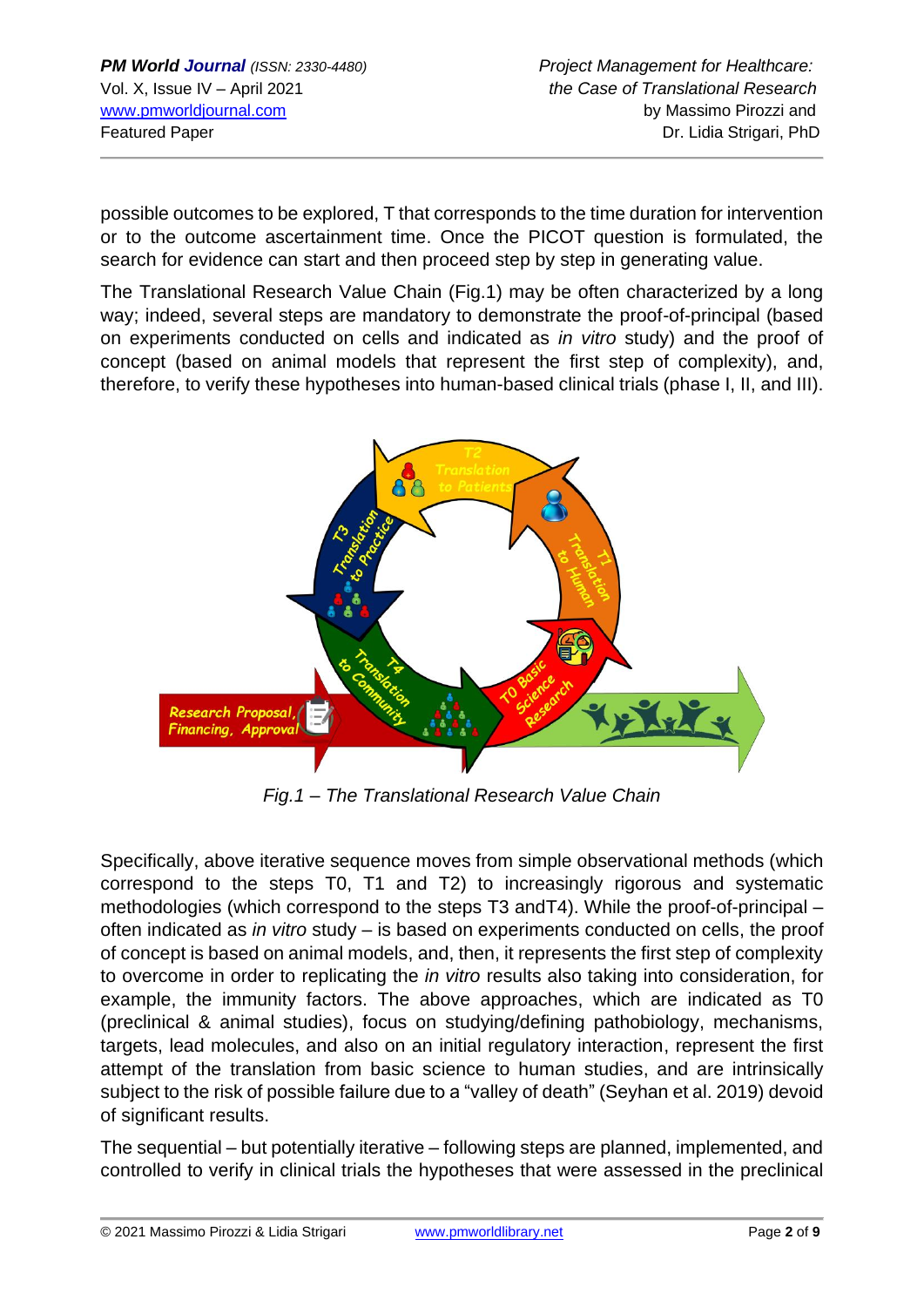models. The step indicated as T1 (Phase 1 of Clinical Trials, targeting safety, proof of mechanism and proof of concept, dose selection, …) includes the studies of new methods of diagnosis, treatment or prevention, and regards just a limited cohort of selected patients that could benefit from the relevant scientific discoveries, and who generally are not candidate to other treatments or strategies. The step indicated as T2 (Phases 2 and 3 of Clinical Trials, targeting proof of efficacy, safety) is conducted as a controlled study to provide the effective care, the benefit/risk profile, and the healthcare economic data improvement. Then, translation of new data into the clinical and health decision making are generally based on the subsequent steps indicated as T3 and T4. The T3 step (Phase 4 of Clinical Trials and Clinical Outcomes Research) aims to deliver recommended and timely care to right patients, post marketing safety, and new indications, while the step T4 (Population Level Outcomes Research) represents the final step, and aims to demonstrate the real benefits for the society by engaging in the trials a larger population.

Going into a further detail, the crucial step T3 is based on the randomization, which refers to the process of assigning the study participants to experimental or controlled groups at random, in order to eliminate both selection bias and balance known. In particular, the block randomization and the stratification ensure a balance in the number of patients with different prognostic factors (e.g., such that patients can be considered at low, medium or high risk of recurrence) in each treatment arm.

The Randomized Controlled Trial usually provides the most reliable evidence on the effectiveness of the interventions and/or the treatments because the processes that are used for its conduct minimize the risk of confounding factors, which could potentially influence the results. Indeed, the validity of the trial methodology, the magnitude and the precision of the treatment effect, and the number of enrolled patients are all factors that may affect the accuracy of the results and, in general, the applicability of the research results. Ultimately, these phases are mandatory to implement a specific research into the clinical standard through both the evidence-based medicine and the biology-driven therapy, taking properly into consideration the ''hierarchy of evidence'' (Akobeng et al., 2005), which provides a framework for ranking evidence, i.e. for evaluating which research propositions are more powerful than others. The utility of a hierarchy of evidence is that it indicates which studies should be considered prioritized for their ability to answer to research questions that are based on an evident effectiveness of the interventions and/or of the treatments.

As the evidence grows and, therefore, moves towards the standardization of the cares and/or of the interventions, new methodologies and/or operations are introduced in the clinical world. At this stage, the application of the trial results in the clinical practice is limited both by the patient's heterogeneity in the real world – which is evidently characterized by a high level of complexity –, and by the delivery of techniques that correspond to a situation in which a real world staff uses a heterogeneous available technology in a real world environment. Therefore, there is a consequent risk of making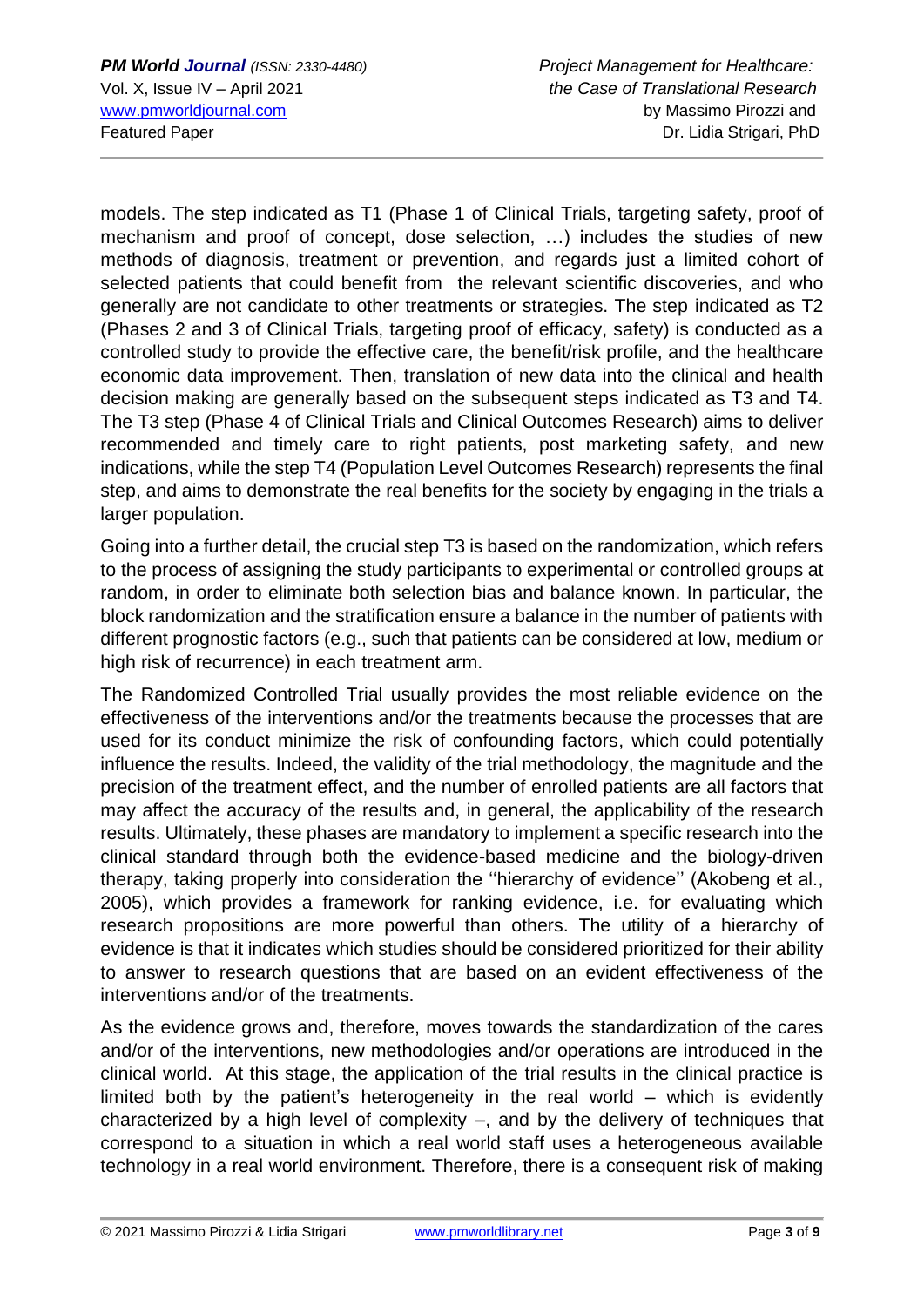evaluations that are affected by real, but possibly incomplete or missing, data, and an important possible consequence of this situation might be that the results of controlled clinical trials could not be confirmed in the real world due to an inappropriate collection of clinical data and information. Moreover, the introduction of the new interventions may encounter numerous obstacles or limitations, which are related to the heterogeneity of equipment, or to the availability of a limited number of departments that are able to support the introduction of above novel technologies in the clinical practice.

Definitively, the clinical information, the laboratory data and patient imaging, and the stakeholders' values and expectations that are collected in the real word may suggest the need to refine the research question or to identify a novel interventional procedure, and, then, to proceed iteratively. For instance, a "refined" question could represent the need of better investigating the concomitant introduction of new technologies or drugs, or of better taking into consideration the clinical needs and/or the stakeholder values and expectations. Ultimately, in order to assess the impact of the biomedical research on the clinical practice and the healthcare policy, all the above aspects have to be considered for an efficient allocation of the research resources – which are in any case subject to limitations – and for providing accountability to the different stakeholders that are involved. In all clinical trials phases, therefore, the patient's perception takes on a great value, as well as the stakeholder education and training. In this scenario, the availability of websites dedicated to patient information and interactions, so that they can collaborate and participate directly and actively in the process through dedicated apps that may be interfaced with the treatment system databases (Pirozzi and Strigari, 2020) could be extremely important. Basically, the highest complexity of above context, and the need of reaching results effectively, efficiently and minimizing risks, but always targeting the centrality of the people, require a modern, specific, and stakeholder-centered project management approach in order to increase the translational research projects' delivered value to the community.

## **TRANSLATIONAL RESEARCH PROJECTS AND PROJECT MANAGEMENT**

Although healthcare projects include a large variety of projects, which may be very different in typology, in size, and in complexity, they all share some peculiar characteristics; in fact, since focus is always on human life, aspects like the management of risks, the constraints due to ethics, the availability of lessons learned, and the attention to stakeholder satisfaction, take on an extreme importance. Specifically, all Evidence Based Medicine projects, of which the translational research projects are part, are characterized by a high level of complexity; indeed, since evidences emerge retrospectively only, the most appropriate action path is necessarily probe – sense – respond, the collection of evidences/ lessons learned arises to be also a fundamental part of the deliverables, the satisfaction of both the project requirements and the stakeholder expectations becomes the critical success factor, and the discipline of project management becomes essential.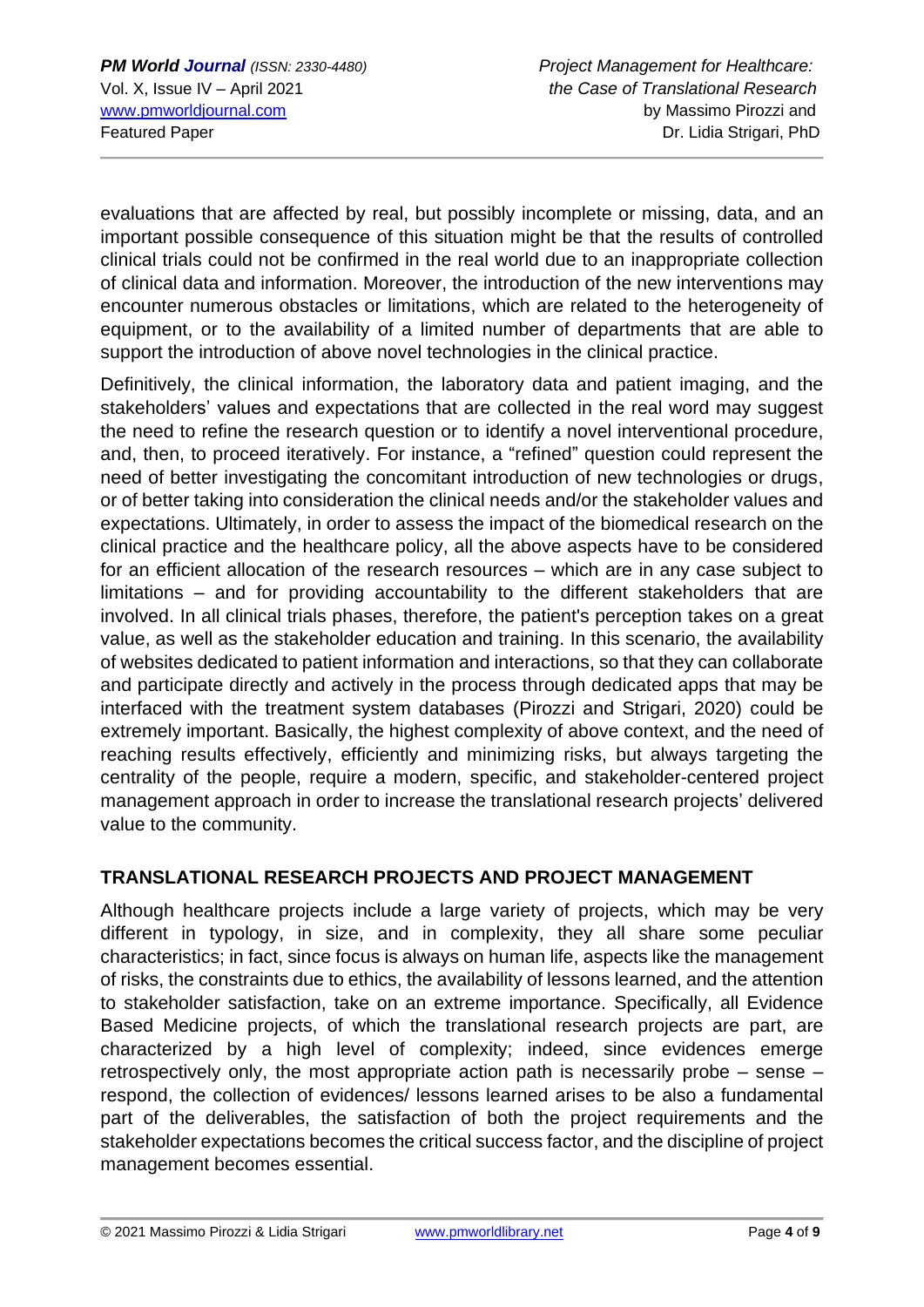Definitely, translational research are projects that have peculiar characteristics:

- $\checkmark$  they reduce threats and uncertainties by concentrating on objective and validated information;
- $\checkmark$  their triad bench side bedside community requires specific focuses on lessons learned, on competences, and on available resources;
- $\checkmark$  they are stakeholder- centered because their target is satisfying both stakeholder requirements and expectations (Pirozzi, 2019),
- $\checkmark$  the patients' perceived value gives a fundamental contribute to the project delivered value (Pirozzi, 2021);
- $\checkmark$  the importance of the research teams (that could be also different in the diverse phases) is evidently extraordinary, and their engagement is generally complex, i.e. it needs high competences;
- $\checkmark$  good economic competences are crucial also for effective relationship management with investors/funders, who are evidently essential for the very existence and continuation of the projects;
- $\checkmark$  effective communication with stakeholder network (Pirozzi, 2017) is essential, and, specifically, Web X.0 technologies can be a great support (Pirozzi and Strigari, 2020) in the interactions among the team(s) and with both the patients and the external influencers (Stretton, 2019);
- $\checkmark$  they are multiphase, adaptive/incremental/iterative;
- $\checkmark$  since they are intrinsically featured by a high level of complexity, their effective and efficient management requires to integrate the management of their process with the project management discipline, which, on turn, should be preferably enhanced by the use of appropriate Key Performance Indicators (KPIs) – e.g. research and healthcare KPIs – in order to increase both delivered and perceived value.

In fact, the selection and the management, during the whole investment and project lifecycles, of proper KPIs is very helpful in all projects, and it is foundational to target the efficacy, the efficiency, and, ultimately, the success in all projects that are characterized by a high level of complexity (Pirozzi 2019), as the translational research projects evidently are. The KPIs that are useful to translational research project setup, implementation, and optimization have to be properly selected among these following groups:

- $\checkmark$  quantitative and qualitative measures of the evidences relevant to each translational research project phase; nowadays, available web X.0 (i.e. 1.0, 2.0, 3.0, and 4.0) technologies can greatly enhance project management in supporting the collection and validation of qualified evidences, and their integration with clinical expertise and patient values and expectations (Pirozzi and Strigari, 2020).
- $\checkmark$  Functional and/or quantitative measures and the relevant percentages of completion/deviation from budget/schedule, which are specific for each project,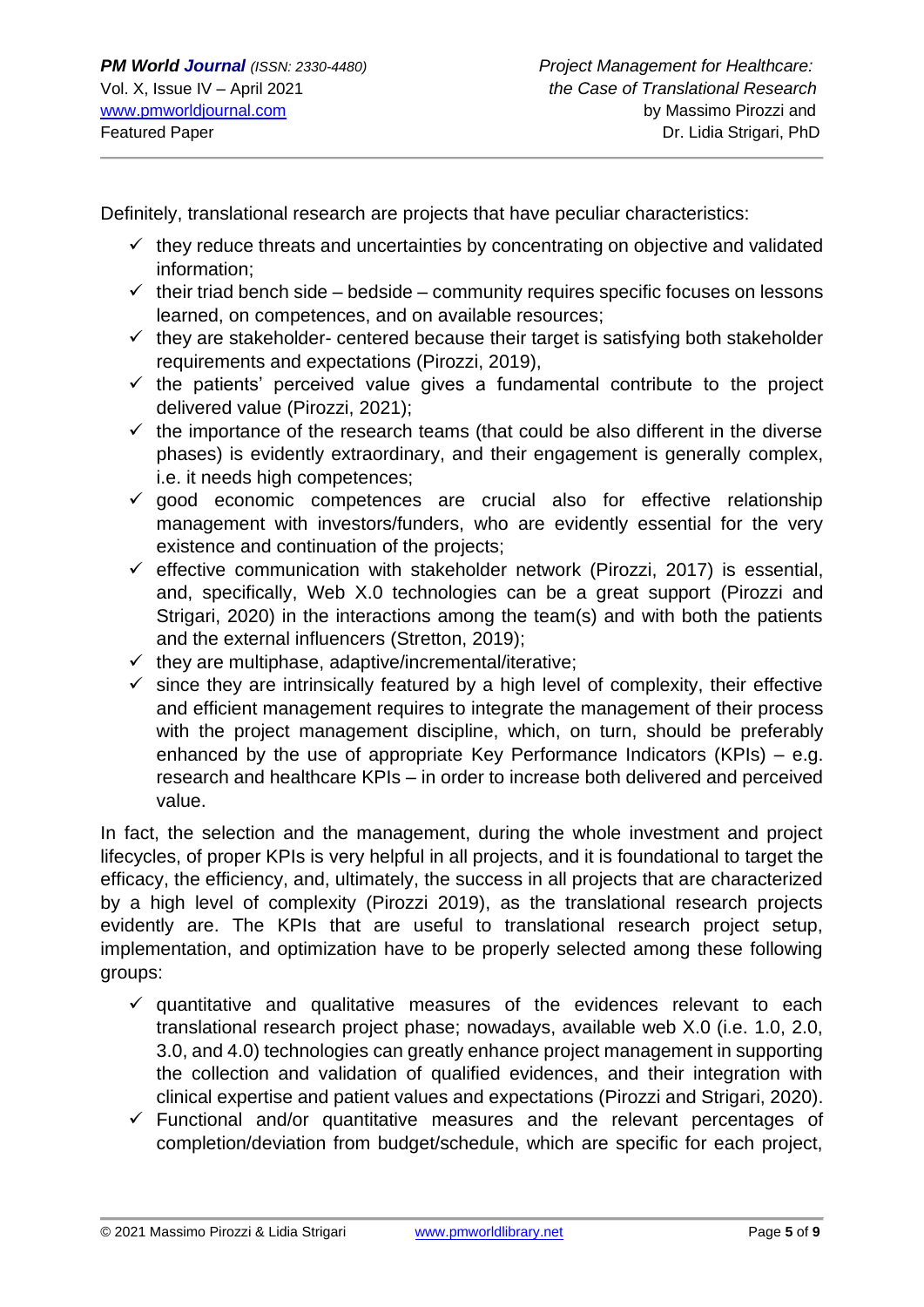and which have to be defined and handled starting from the initial proposition phase.

- $\checkmark$  Measures and percentages of the stakeholder satisfaction (in terms of their both requirements and expectations), measures and percentages of the stakeholder (positive) engagement (Pirozzi, 2019).
- $\checkmark$  Measures of the perceived value (Pirozzi, 2021), as the perceived research value, clinical value, social value, and personal value, and of the perceived quality, reputation, environment climate, innovation, sustainability, and social responsibility (Pells, 2021).
- $\checkmark$  Measures of Research Infrastructures (ESFRI, 2018): indicators relevant to scientific excellence outcomes, output and delivery of talent, reference role in the disciplinary field (uniqueness in capabilities, in capacity) at International level, progress in achieving the Research Infrastructures' milestones along its life cycle, impact, innovation, entrepreneurship, establishment and development of the Research Infrastructures' user community, scientific data management policy, metadata catalogue interfacing, open science initiatives, advanced data services for scientific analysis and for innovation developments, enforcement of quality control of access (peer review), data, and services to research and innovation.

The multiphase, adaptive/incremental/iterative nature of the translational research projects (Fig.1) harmoniously addresses a hybrid approach to project management, which can integrate properly the five adaptive translational phases with the two predictive phases of the initial proposition and of the final phase of the effective dissemination to community. Definitively, a modern project management approach that provides for the use of proper KPIs can then greatly support to face complexity, to realize efficacy and efficiency, to satisfy stakeholder requirements and expectations, to target project success, and, specifically in translational research projects, to reduce drastically the risk of falling in a "valley of death" when translating from basic science to human studies.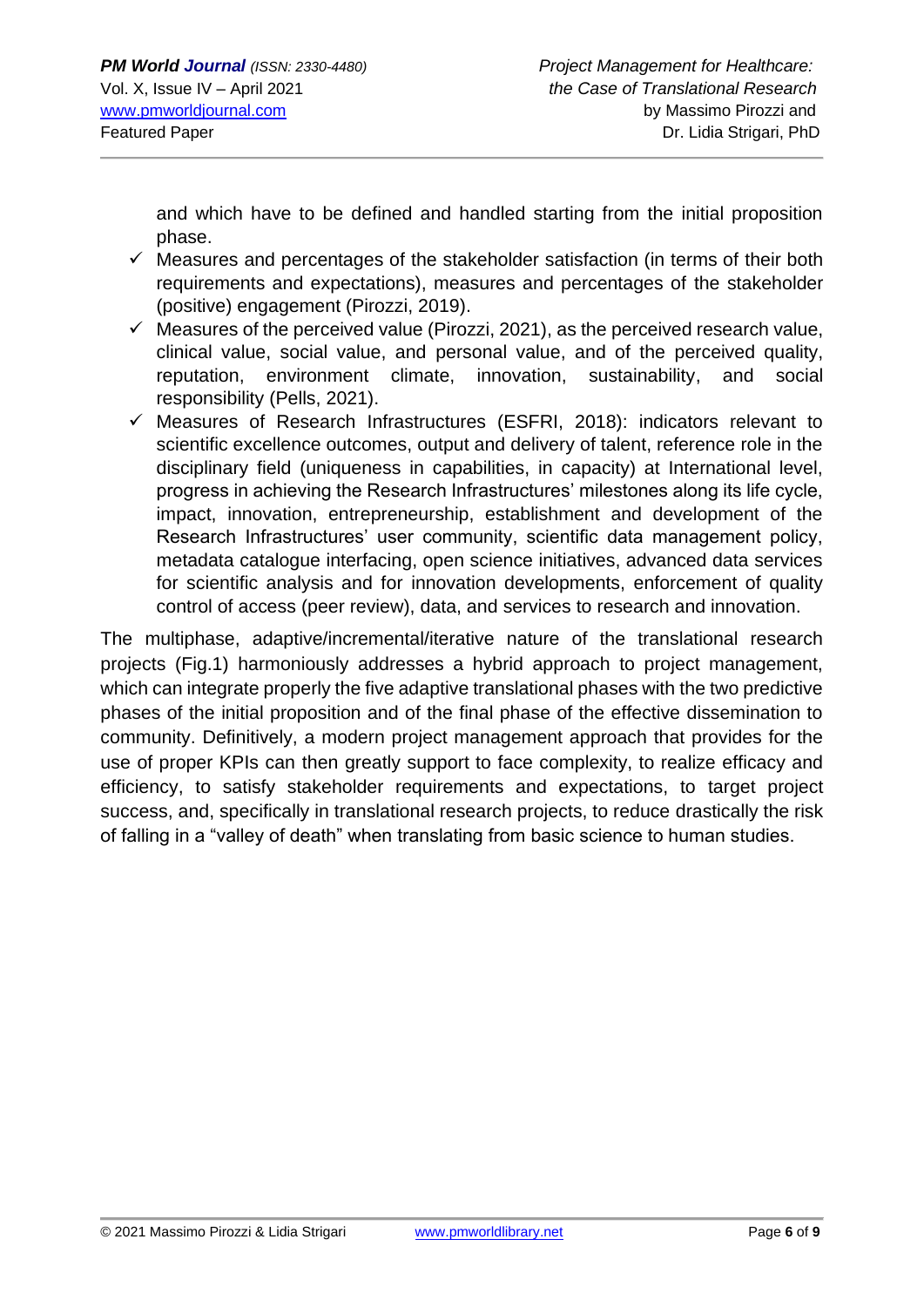#### **REFERENCES**

Akobeng, AK., 2005, Understanding randomised controlled trials, *Archives of Disease in Childhood*, 90(8):840-4, August.

European Strategy Forum on Research Infrastructures (ESRI), 2018, *Roadmap 2018 – Strategy Report on Research Infrastructures*, ESRI.

Pells, D.L., 2021, [Project Management needs a Higher Purpose! Part 2: Mission Statements,](https://pmworldlibrary.net/wp-content/uploads/2021/02/pmwj102-Feb2021-Pells-project-management-needs-a-higher-purpose-editorial-part-2.pdf)  [Social Responsibility and the Rogue Black Elephant,](https://pmworldlibrary.net/wp-content/uploads/2021/02/pmwj102-Feb2021-Pells-project-management-needs-a-higher-purpose-editorial-part-2.pdf) editorial, *PM World Journal*, Vol. X, Issue II, February.

Pirozzi, M., 2017, [The Stakeholder Perspective,](https://pmworldlibrary.net/wp-content/uploads/2017/06/pmwj59-Jun2017-Pirozzi-The-Stakeholder-Perspective-featured-paper.pdf) *PM World Journal*, Vol. VI, Issue VI, June.

Pirozzi M., 2019, *The Stakeholder Perspective: Relationship Management to Enhance Project Value and Success*, CRC Press, Taylor & Francis Group.

Pirozzi, M., 2021, [The Perceived Value: a powerful influencer of project success,](https://pmworldlibrary.net/wp-content/uploads/2021/02/pmwj102-Feb2021-Pirozzi-Perceived-Value-a-powerful-influencer-of-project-success.pdf) *PM World Journal*, Vol. X, Issue II, February.

Pirozzi, M., Strigari, L., 2020, Project Management for Evidence Based Medicine: some innovative [approaches to support effective healthcare projects,](https://pmworldlibrary.net/wp-content/uploads/2020/12/pmwj100-Dec2020-Pirozzi-Strigari-project-management-for-evidence-based-medicine.pdf) *PM World Journal*, Vol. IX, Issue XII, December.

Seyhan, A. A., 2019, Lost in translation: the valley of death across preclinical and clinical divide – identification of problems and overcoming obstacles, *Translational Medical Communications* 4, 18, BMC, Springer.

Stillwell, S.B., Fineout-Overholt, E., Melnyk, B.M., & Williamson, K.M., 2010, Evidence-based practice, step by step: Searching for the evidence, *American Journal of Nursing*, 110(5), 41-47.

Stretton, A., 2019, 6. [Contexts of external influencers, and of project application areas,](https://pmworldlibrary.net/wp-content/uploads/2019/11/pmwj87-Nov2019-Stretton-6-project-contexts-external-influencers-and-application-areas.pdf) Series on Project Contexts, *PM World Journal*, Volume VIII, Issue X, November.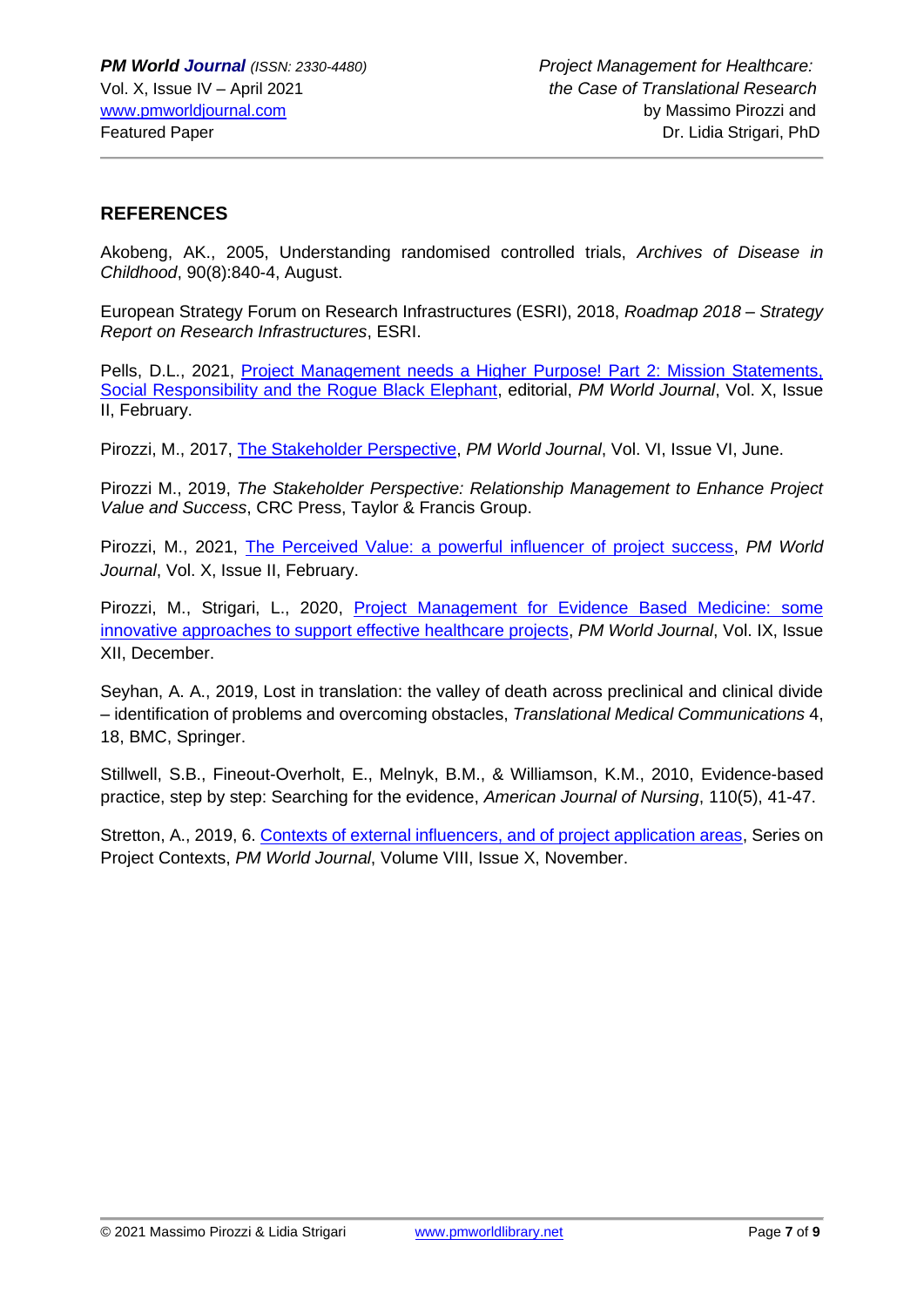*PM World Journal (ISSN: 2330-4480) Project Management for Healthcare:* Vol. X, Issue IV – April 2021 *the Case of Translational Research* [www.pmworldjournal.com](http://www.pmworldjournal.com/) by Massimo Pirozzi and Featured Paper Dr. Lidia Strigari, PhD

## About the Authors



**Massimo Pirozzi,** MSc cum laude, Electronic Engineering, University of Rome "La Sapienza", Principal Consultant, Project Manager, and Educator. He is a Member of the Executive Board and of the Scientific Committee, and an Accredited Master Teacher, of the Istituto Italiano di Project Management (Italian Institute of Project Management). He is certified as a Professional Project Manager, as an Information Security Management Systems Lead Auditor, and as an International Mediator. He is a Researcher, a Lecturer, and an Author about Stakeholder Management, Relationship Management, and Complex Projects Management, and his papers have been published in U.S.A., in Italy, and also in Russia; in particular, he is the Author of the innovative Book "*The Stakeholder Perspective: Relationship Management to enhance Project value and Success*", CRC Press, Taylor & Francis Group, Boca Raton (FL), U.S.A., October 2019. Due to the acknowledgement of his comments on stakeholder-related issues contained in Exposure Draft of The Standard for Project Management - 7th Edition, he will be also included in the list of *Contributors and Reviewers of The PMBOK® Guide - Seventh Edition*.

Massimo Pirozzi has a wide experience in managing large and complex projects, programs, and portfolios in national and international contexts, and in managing business relations with public and private organizations, including multinational companies, small and medium-sized enterprises, research institutes, and non-profit organizations. He worked successfully in several sectors, including Defense, Security, Health, Education, Engineering, Logistics, Cultural Heritage, Transport, Gaming, Services to Citizens, Consulting, and Web. He was also, for many years, a Top Manager in ICT Industry, and an Adjunct Professor in Organizational Psychology. He is registered as an Expert both of the European Commission, and of Italian Public Administrations.

Massimo Pirozzi is an Accomplished Author and the International Correspondent in Italy of *PM World Journal*. He received two *2019 PM World Journal Editor's Choice Awards* for his featured paper "*Stakeholders, Who Are They*?", and for his report from Italy titled "*PM Expo® and PM Maturity Model ISIPM-Prado®*". He received also the *2018 PM World Journal Editor's Choice Award* for his featured paper "*The Stakeholder Management Perspective to Increase the Success Rate of Complex Projects*".

Massimo can be contacted at [max.pirozzi@gmail.com.](mailto:max.pirozzi@gmail.com)